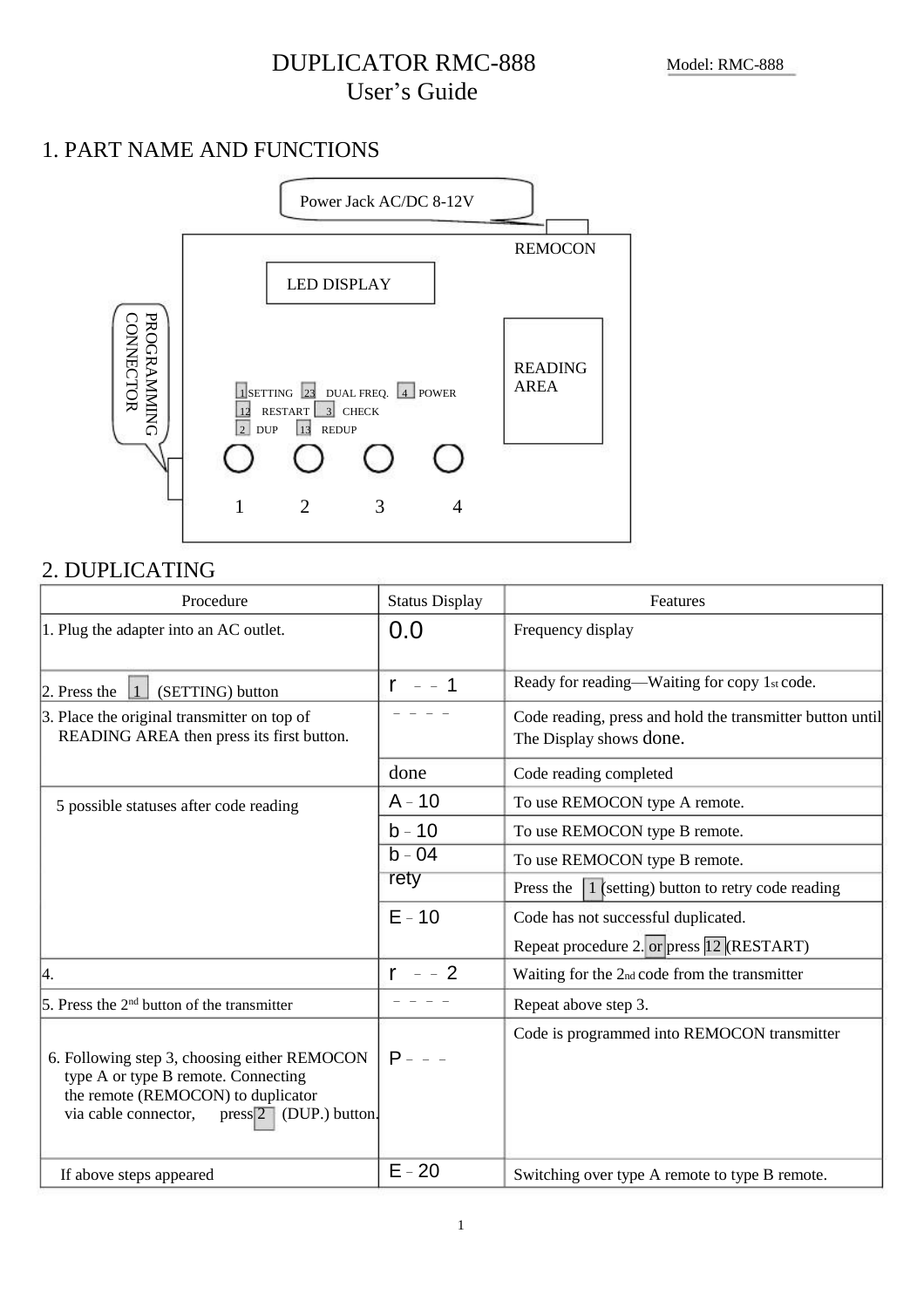| 7. For frequency display, press 1 (SETTING),<br>tune remote (REMOCON) frequency to | 0.0 | For example 418.2<br>done |
|------------------------------------------------------------------------------------|-----|---------------------------|
| match original transmitter.                                                        |     |                           |

## Remark:

- **REMOCON type A remote : Old version remote, including RMC-519.**
- REMOCON type B remote: New version remote transmitter, including RMC-550, RMC-551, RMC-555, RMC-556, RMC-535….etc.
- Status A-10 indicates both REMOCON type A and type B remotes are compatible.
- Satus b-10 or b-04 indicates only REMOCON type B remotes are compatible



### Fig. 1(RMC-555)

### 3. CODE CHECKING

| Procedure                                               | <b>Status Display</b> | Features                                                                                                 |
|---------------------------------------------------------|-----------------------|----------------------------------------------------------------------------------------------------------|
| 1. Press $3$<br>(CHECK) button                          | Chec                  | <b>Start CHECK function</b>                                                                              |
| 2. Press 1 <sup>st</sup> button on the remote (REMOCON) |                       | Code reading (press and hold the button until the<br>Display shows done)                                 |
|                                                         | done                  | Code reading completed                                                                                   |
|                                                         | $1 - 1$               | Code matched the 1 <sup>st</sup> button of the original transmitter                                      |
| 3. Press $2nd$ button on the transmitter                |                       | Code reading (press and hold the button until the<br>Display shows done)                                 |
|                                                         | done                  | Code reading completed                                                                                   |
|                                                         | $L = -2$              | Code matched the $2nd$ button of the original transmitter                                                |
| 4. Repeat step above if required                        | $no - -$              | Code matching unable to confirm. But it doesn't mean<br>It's a duplicating failure, especially for b-04. |
|                                                         |                       | Repeat step 2. And 3.                                                                                    |

#### 4. REDUPLICATING(Duplicating from REMOCON remotes)

#### Provide mass production capability

| <b>Setting Procedure</b>                    | <b>Status Display</b> | Features                                      |
|---------------------------------------------|-----------------------|-----------------------------------------------|
| 1. Connecting the original remote to RMC888 |                       | Code reading                                  |
| via cable connector, press [3] (REDUP.)     | rA <sub>10</sub>      | Code reading completed, REMOCON type A remote |
|                                             | Pb04 or Pb10          | Code reading completed, REMOCON type A remote |
| If above step appears                       | $E - -05$             | Code reading failed. Please check cable       |
|                                             |                       | connection or the transmitter.                |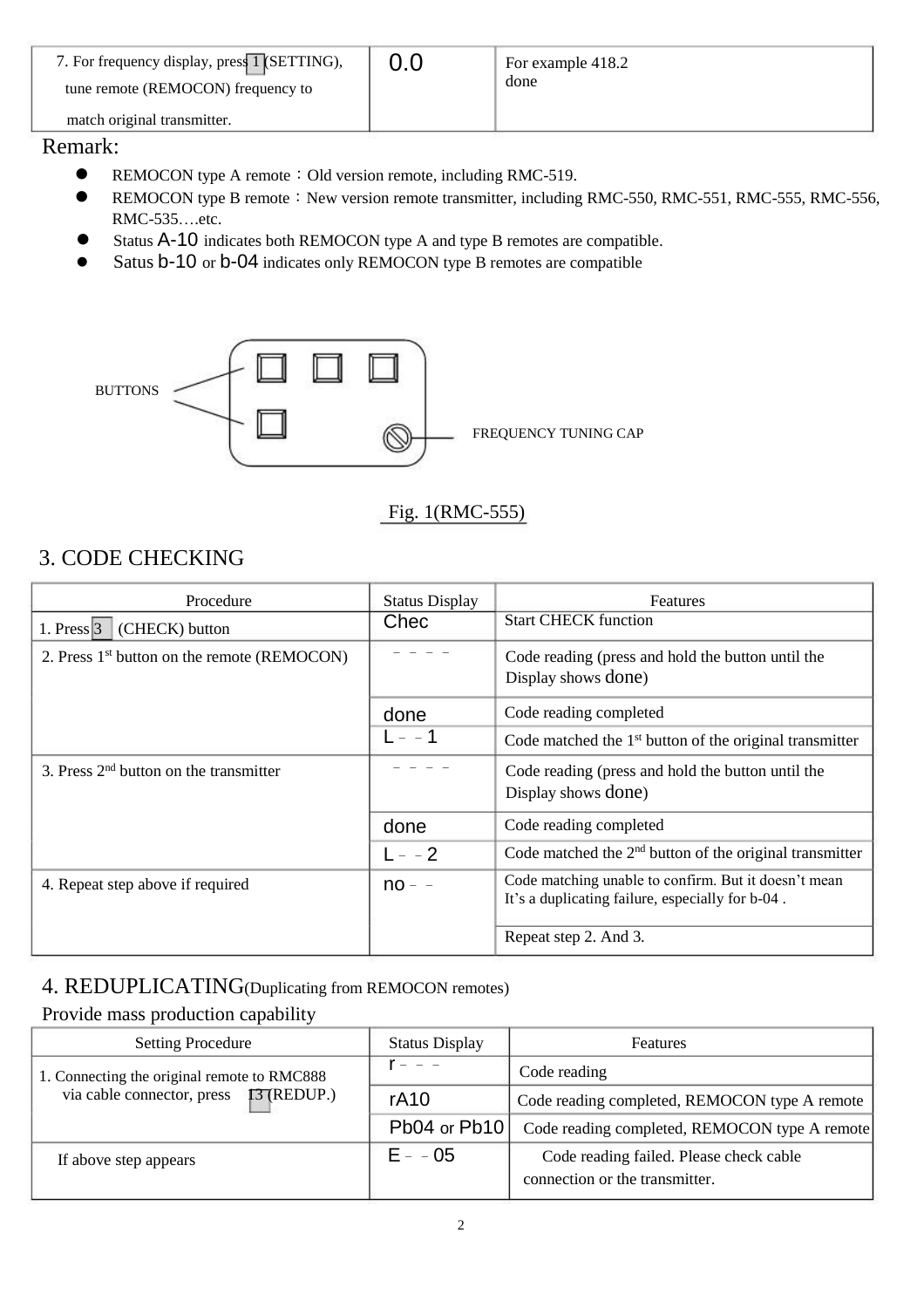| 2. Connecting a new REMOCON remote to<br>Duplicator via cable connector, and press 2 |             | Programming the new REMOCON remote       |
|--------------------------------------------------------------------------------------|-------------|------------------------------------------|
| (DUP.)                                                                               | <b>PA10</b> | Programming completed for REMOCON type A |
|                                                                                      | Pb04, Pb10  | Programming completed for REMOCON type B |

## 5. DUAL FREQUENCY DUPLICATING( For Dual Frequency Remote only)

| <b>Setting Procedure</b>                       | <b>Status Display</b> | <b>Features</b>                                       |
|------------------------------------------------|-----------------------|-------------------------------------------------------|
| 1. Press 23 (DUAL FREQ.) button                | r111                  | Enter dual frequency duplicating mode r11X(see below) |
| 2. Press 23 (DUAL FREQ.) button                | r121                  | Enter dual frequency duplicating mode r12X(see below) |
| 3. Press 23 (DUAL FREQ.) button                | $r - -1$              | Enter single frequency duplicating mode               |
| 4. Following the above duplicating procedures. |                       | Please refer above methods.                           |



# 6. ADVANCE DUPLICATE FUNCTION FOR DUAL FREQUENCY

Provide only dual frequency remotes(REMOCON)

| Transmitter(REMOCON) | <b>Status Display</b>                    |                               | Transmitter(REMOCON) Remote |
|----------------------|------------------------------------------|-------------------------------|-----------------------------|
| Dual frequency       | 1 <sub>st</sub> frequency                | 2nd frequency                 | <b>Button</b>               |
| Dual frequency A     | r 1 1 1                                  | r <sub>2</sub> 21             |                             |
|                      | r <sub>1</sub> 12                        | r <sub>2</sub> 2 <sub>2</sub> | $\overline{2}$              |
|                      | r <sub>1</sub> <sub>1</sub> <sub>3</sub> | r <sub>2</sub> 2 <sub>3</sub> | 3                           |
|                      | r <sub>1</sub> <sub>1</sub> <sub>4</sub> | r <sub>2</sub> 24             | 4                           |
| Dual frequency B     | r <sub>1</sub> 2 <sub>1</sub>            | r <sub>2</sub> 11             |                             |
|                      | r <sub>1</sub> 2 <sub>2</sub>            | r <sub>2</sub> 12             | 2                           |
|                      | r <sub>1</sub> 2 <sub>3</sub>            | r <sub>2</sub> 13             | 3                           |
|                      | r <sub>124</sub>                         | r <sub>2</sub> 14             | 4                           |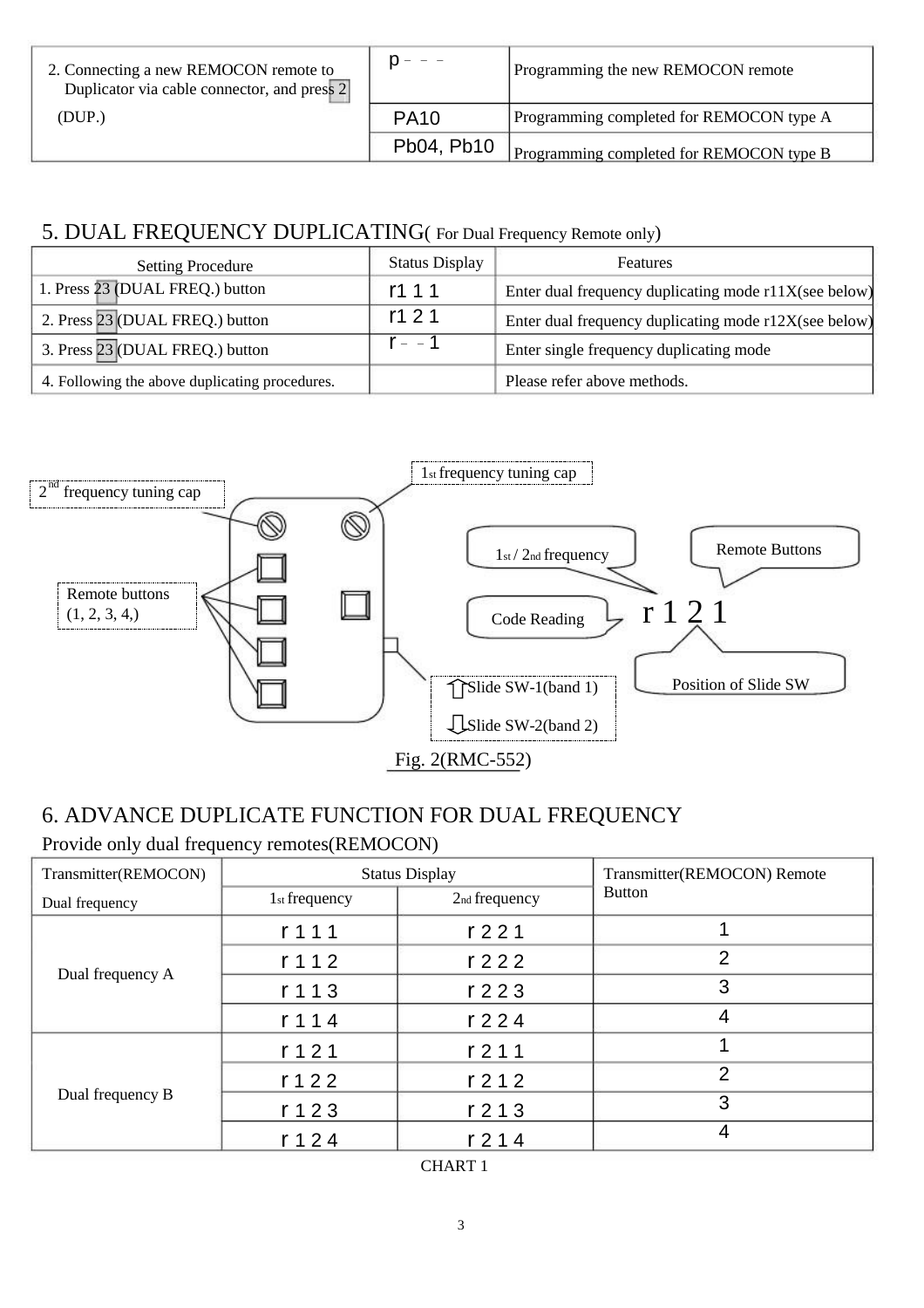While REMOCON remote setting on SW-1, it can transmit either  $1<sup>st</sup>$  or  $2<sup>nd</sup>$  frequency. Likewise,

while setting on SW-2, it also can transmit either 2nd or 1st frequency.

Example 1.: Duplicate two original transmitters  $X(1^{st}$  frequency) and  $Y(2^{nd}$  frequency) into one dual frequency remote(REMOCON). **When the switch of REMOCON transmitter is set on SW-1, we would like to copy transmitter X to button 1, 2(band 1) of REMOCON remote; when the switch is set on SW-2, we would like to copy transmitter Y to button 1, 2(band 2) of REMOCON transmitter.**

Please follow following duplicate procedures(Please refer to **fig. 3**):

- 1. Connecting the remote (REMOCON) to RMC-888 via the cable connector. Press 23 (DUAL FREQ.) until LED display shows... $\Gamma$  1 1 1.
- 2. Press the first button of the first original transmitter, X, until LED display shows...  $\Gamma$  1 1 2.
- 3. Press the second button f the first original transmitter, X, until LED display shows...  $\Gamma$  1 1 3.
- 4. Press  $\boxed{1}$  (SETTING) button until LED display shows...  $\Gamma$  2 2 1.
- 5. Press the first button of the  $2<sup>nd</sup>$  original transmitter, Y, until LED display shows...  $\Gamma$  2 2 2.
- 6. Press the second button of the  $2<sup>nd</sup>$  original transmitter, Y, until LED display shows...  $\Gamma$  2 2 3.
- 7. Press  $2 \mid$  (DUP.), until LED display shows...  $P \times X \times X$ , which means code duplicate completed.



Example 2.: Duplicate two original transmitters  $X(1^{st}$  frequency) and  $Y(2^{nd}$  frequency) into one dual frequency transmitter(REMOCON). **When the switch of REMOCON remote is set on SW-1, we would like to copy transmitter X to buttons 1st, 2nd of REMOCON remote and copy transmitter Y to buttons 3rd, 4th of REMOCON remote.** Please follow following duplicate procedures:

- 1. Connecting the remote (REMOCON) to RMC-888 via the cable connector. Press 23 (DUAL FREQ.) until LED display shows...**r** 1 1 1.
- 2. Press the first button of the first original transmitter, X, until LED display shows... **1 1 2.**
- 3. Press the second button of the first original transmitter, X, until LED display shows...  $\Gamma$  1 1 3.
- 4. Press 23 (DUAL FREQ.) button until LED display shows...  $\Gamma$  1 2 1.
- 5. Press  $\overline{1}$  (SETTING) button until LED display shows...  $\Gamma$  2 1 3.
- 6. Press the first button from the  $2<sup>nd</sup>$  original transmitter, Y, until LED display shows...  $\Gamma$  2 1 4.
- 7. Press the second button of the  $2<sup>nd</sup>$  original transmitter, Y, until LED display shows... **[215.**]
- 8. Press  $2 \mid$  (DUP.), LED display shows...  $P \times X \times X$ , which means code duplicate completed.